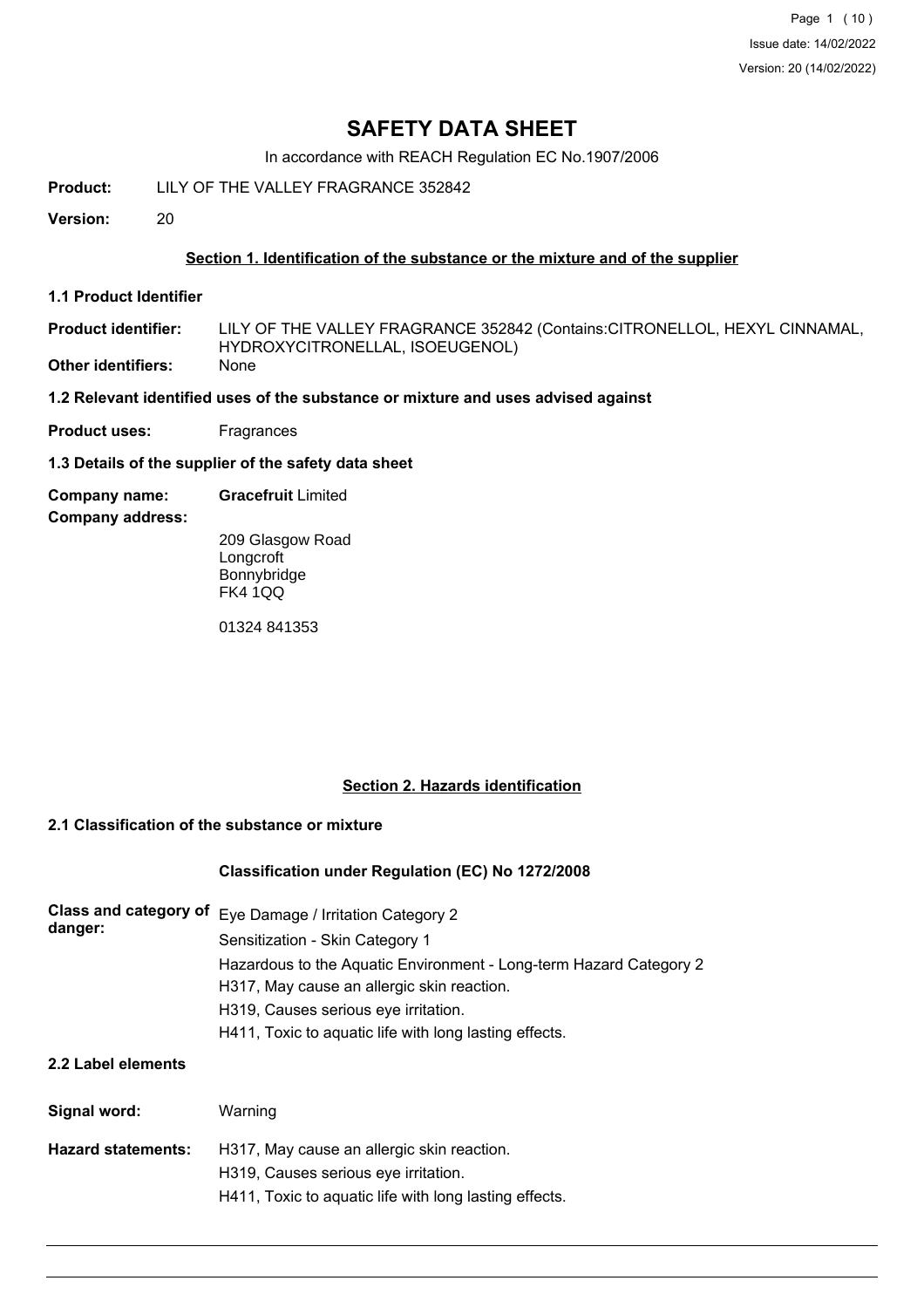# **SAFETY DATA SHEET**

In accordance with REACH Regulation EC No.1907/2006

| Product:                            | LILY OF THE VALLEY FRAGRANCE 352842                                                                                                                                                                                                                          |  |  |  |  |
|-------------------------------------|--------------------------------------------------------------------------------------------------------------------------------------------------------------------------------------------------------------------------------------------------------------|--|--|--|--|
| <b>Version:</b>                     | 20                                                                                                                                                                                                                                                           |  |  |  |  |
| Supplemental<br>Information:        | EUH208, Contains 2,4-DIMETHYL-3-CYCLOHEXENE CARBOXALDEHYDE, 3-(2H-1,3-<br>BENZODIOXOL-5-YL)-2-METHYLPROPANAL, ACETYLCEDRENE, BETA-PINENES,<br>LIMONENE, LINALOOL, LINALYL ACETATE, METHYL ATRATATE,<br>TETRAHYDROLINALOOL. May produce an allergic reaction. |  |  |  |  |
| <b>Precautionary</b><br>statements: | P261, Avoid breathing vapour or dust.                                                                                                                                                                                                                        |  |  |  |  |
|                                     | P264, Wash hands and other contacted skin thoroughly after handling.                                                                                                                                                                                         |  |  |  |  |
|                                     | P272, Contaminated work clothing should not be allowed out of the workplace.                                                                                                                                                                                 |  |  |  |  |
|                                     | P273, Avoid release to the environment.                                                                                                                                                                                                                      |  |  |  |  |
|                                     | P280, Wear protective gloves/eye protection/face protection.                                                                                                                                                                                                 |  |  |  |  |
|                                     | P302/352, IF ON SKIN: Wash with plenty of soap and water.                                                                                                                                                                                                    |  |  |  |  |
|                                     | P305/351/338, IF IN EYES: Rinse cautiously with water for several minutes. Remove contact<br>lenses, if present and easy to do. Continue rinsing.<br>P333/313, If skin irritation or rash occurs: Get medical advice/attention.                              |  |  |  |  |
|                                     | P337/313, If eye irritation persists: Get medical advice/attention.                                                                                                                                                                                          |  |  |  |  |
|                                     | P363, Wash contaminated clothing before reuse.                                                                                                                                                                                                               |  |  |  |  |
|                                     | P391, Collect spillage.                                                                                                                                                                                                                                      |  |  |  |  |
|                                     | P501, Dispose of contents/container to approved disposal site, in accordance with local<br>regulations.                                                                                                                                                      |  |  |  |  |
|                                     |                                                                                                                                                                                                                                                              |  |  |  |  |



## **Section 3. Composition / information on ingredients**

## **3.2 Mixtures**

#### **Contains:**

| <b>Name</b>                                                                     | <b>CAS</b> | <b>EC</b> | <b>REACH Registration</b><br>No. | $\%$      | <b>Classification for</b><br>(CLP) 1272/2008 |
|---------------------------------------------------------------------------------|------------|-----------|----------------------------------|-----------|----------------------------------------------|
| <b>HEXYL CINNAMAL</b>                                                           | 101-86-0   | 202-983-3 |                                  | 10-<20%   | ISS 1B-EH A1-EH C2:<br>H317-H400-H411.-      |
| <b>ICITRONELLOL</b>                                                             | 106-22-9   | 203-375-0 | 01-2119453995-23-xxxx            | $5 - 10%$ | ISCI 2-EDI 2-SS 1B:<br>H315-H317-H319.-      |
| <b>I</b> HYDROXYCITRONELL<br>ial                                                | 107-75-5   | 203-518-7 |                                  | $5 - 10%$ | EDI 2-SS 1B;H317-<br>H319.-                  |
| <b>IPHENETHYL</b><br><b>ALCOHOL</b>                                             | 60-12-8    | 200-456-2 | 01-2119963921-31-xxxx            | $5 - 10%$ | ATO 4-EDI 2:H302-<br>H319.-                  |
| <b>ITETRAHYDRO-</b><br><b>IMFTHYL-</b><br>(METHYLPROPYL)-<br><b>IPYRAN-4-OL</b> | 63500-71-0 | 405-040-6 | 01-0000015458-64-xxxx            | $1 - 5%$  | EDI 2:H319 -                                 |
| <b>IACETYLCEDRENE</b>                                                           | 32388-55-9 | 251-020-3 |                                  | $1 - 5%$  | ISS 1B-EH A1-EH C1:<br>H317-H410.-           |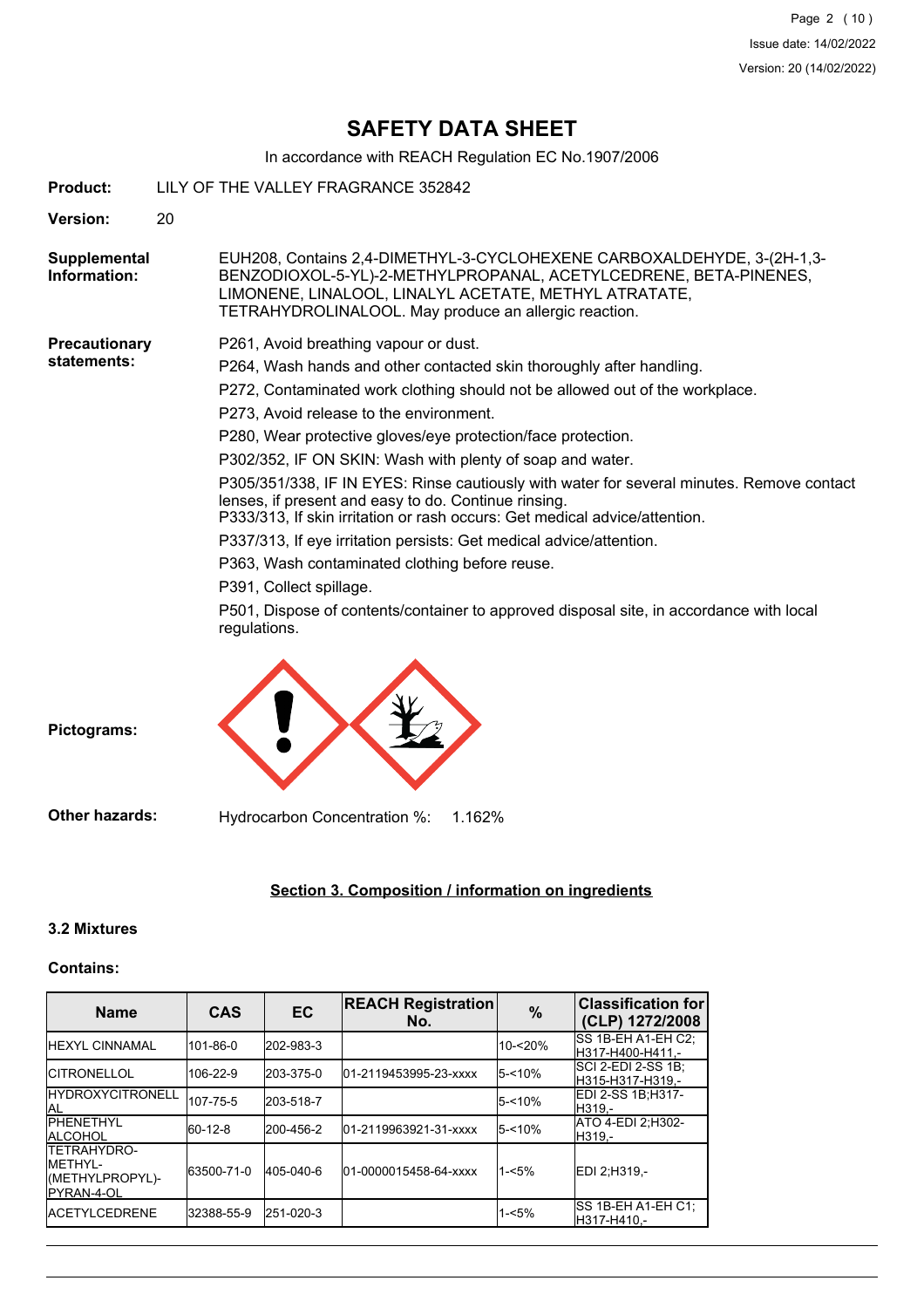Page 3 (10) Issue date: 14/02/2022 Version: 20 (14/02/2022)

# **SAFETY DATA SHEET**

In accordance with REACH Regulation EC No.1907/2006

**Product:** LILY OF THE VALLEY FRAGRANCE 352842

### **Version:** 20

| LINALYL ACETATE                                           | 115-95-7   | 204-116-4 | 01-2119454789-19-xxxx  | $1 - 5%$    | SCI 2-EDI 2-SS 1B;<br>H315-H317-H319.-                                                                        |
|-----------------------------------------------------------|------------|-----------|------------------------|-------------|---------------------------------------------------------------------------------------------------------------|
| <b>ILINALOOL</b>                                          | 78-70-6    | 201-134-4 | 01-2119474016-42-xxxx  | $1 - 5%$    | SCI 2-EDI 2-SS 1B;<br>H315-H317-H319.-                                                                        |
| <b>TETRAHYDROLINALO</b><br>OL                             | 78-69-3    | 201-133-9 | l01-2119454788-21-xxxx | $1 - 5%$    | <b>SCI 2-EDI 2-SS 1B:</b><br>H315-H317-H319.-                                                                 |
| <b>ILIMONENE</b>                                          | 5989-27-5  | 227-813-5 |                        | $0.1 - 1\%$ | FL 3-SCI 2-SS 1B-AH<br>1-EH A1-EH C3;H226-<br>H304-H315-H317-<br>H400-H412.-                                  |
| $3-(2H-1,3-$<br>BENZODIOXOL-5-YL)<br>l-2-METHYLPROPANAL   | 1205-17-0  | 214-881-6 | 01-2120740119-58-xxxx  | $0.1 - 1\%$ | ISS 1B-REP 2-EH C2:<br>H317-H361-H411.-                                                                       |
| ICIS-3-HEXENYL<br><b>SALICYLATE</b>                       | 65405-77-8 | 265-745-8 | 01-2119987320-37-xxxx  | $0.1 - 1\%$ | EH A1-EH C2:H400-<br>H411.-                                                                                   |
| <b>IMETHYL ATRATATE</b>                                   | 4707-47-5  | 225-193-0 |                        | $0.1 - 1\%$ | SS 1B; H317,-                                                                                                 |
| <b>IINDOLE</b>                                            | 120-72-9   | 204-420-7 |                        | $0.1 - 1\%$ | ATO 4-ATD 3-EDI 1;<br>H302-H311-H318.-                                                                        |
| <b>IBETA-PINENES</b>                                      | 127-91-3   | 204-872-5 |                        | $0.1 - 1\%$ | FL 3-SCI 2-SS 1B-AH<br>1-EH A1-EH C1:H226-<br>H304-H315-H317-<br>H410.-                                       |
| IGAMMA-TERPINENE                                          | 99-85-4    | 202-794-6 |                        | $0.1 - 1\%$ | FL 3-REP 2-AH 1:<br>lH226-H304-H361.-                                                                         |
| 2,4-DIMETHYL-3-<br>ICYCLOHEXENE<br><b>ICARBOXALDEHYDE</b> | 68039-49-6 | 268-264-1 |                        | $0.1 - 1\%$ | ISCI 2-EDI 2-SS 1B-EH<br>C2:H315-H317-H319-<br>H411.-                                                         |
| <b>IISOEUGENOL</b>                                        | 97-54-1    | 202-590-7 |                        | $< 0.1\%$   | <b>ATO 4-ATD 4-ATI 4-</b><br>SCI 2-EDI 2-SS 1A-<br>STO-SE 3(RI);H302-<br>lH312-H315-H317-<br>H319-H332-H335.- |

#### **Substances with Community workplace exposure limits:**

Not Applicable

**Substances that are persistent, bioaccumulative and toxic or very persistent and very bioaccumulative, greater than 0.1%:**

Not Applicable

## **Section 4. First-aid measures**

### **4.1 Description of first aid measures**

IF ON SKIN: Wash with plenty of soap and water.

IF IN EYES: Rinse cautiously with water for several minutes. Remove contact lenses, if present and easy to do. Continue rinsing.

#### **4.2 Most important symptoms and effects, both acute and delayed**

May cause an allergic skin reaction.

Causes serious eye irritation.

## **4.3 Indication of any immediate medical attention and special treatment needed**

None expected, see Section 4.1 for further information.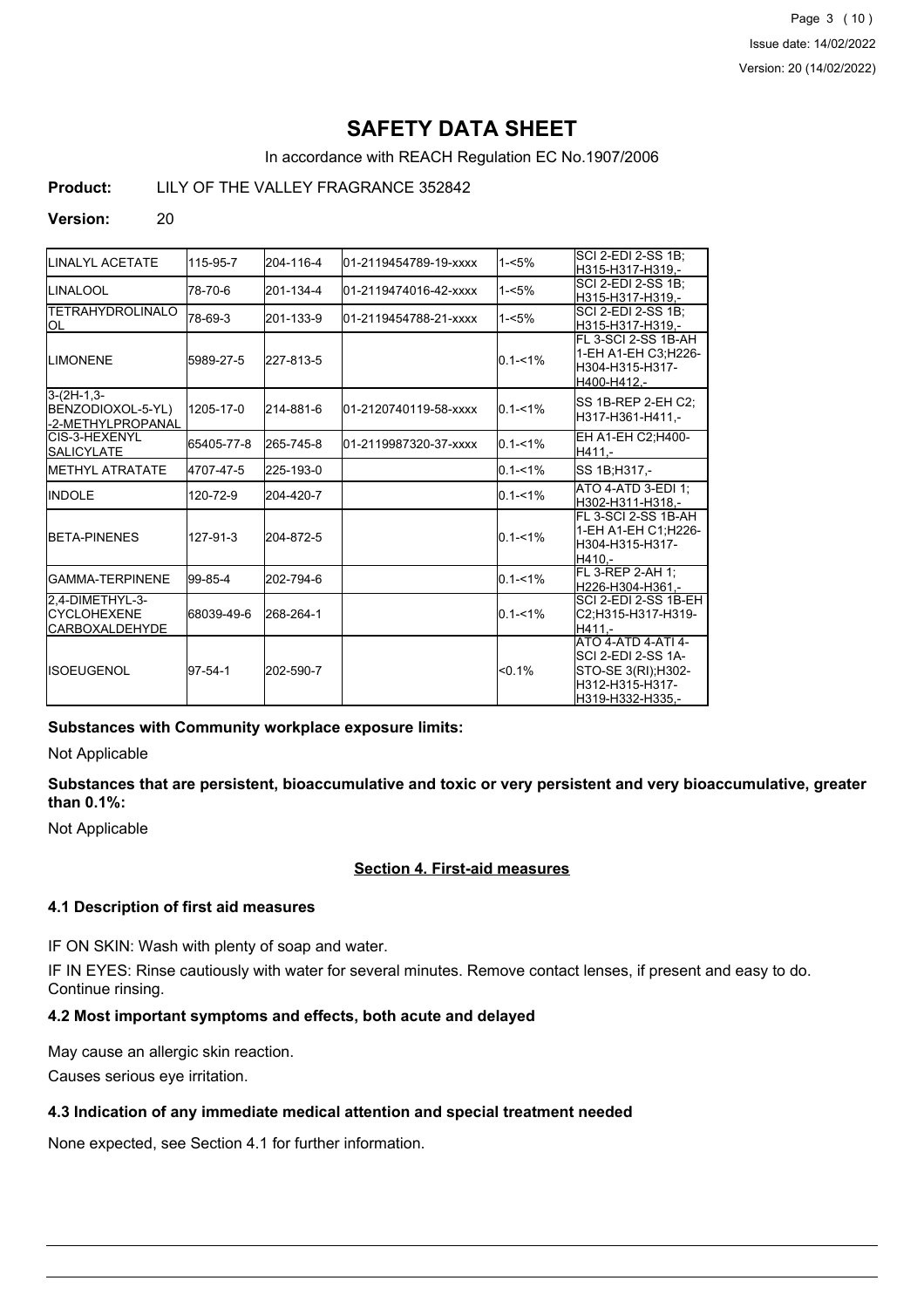Page 4 (10) Issue date: 14/02/2022 Version: 20 (14/02/2022)

# **SAFETY DATA SHEET**

In accordance with REACH Regulation EC No.1907/2006

**Product:** LILY OF THE VALLEY FRAGRANCE 352842

**Version:** 20

### **SECTION 5: Firefighting measures**

#### **5.1 Extinguishing media**

Suitable media: Carbon dioxide, Dry chemical, Foam.

#### **5.2 Special hazards arising from the substance or mixture**

In case of fire, may be liberated: Carbon monoxide, Unidentified organic compounds.

#### **5.3 Advice for fire fighters:**

In case of insufficient ventilation, wear suitable respiratory equipment.

#### **Section 6. Accidental release measures**

#### **6.1 Personal precautions, protective equipment and emergency procedures:**

Avoid inhalation. Avoid contact with skin and eyes. See protective measures under Section 7 and 8.

#### **6.2 Environmental precautions:**

Keep away from drains, surface and ground water, and soil.

#### **6.3 Methods and material for containment and cleaning up:**

Remove ignition sources. Provide adequate ventilation. Avoid excessive inhalation of vapours. Contain spillage immediately by use of sand or inert powder. Dispose of according to local regulations.

#### **6.4 Reference to other sections:**

Also refer to sections 8 and 13.

#### **Section 7. Handling and storage**

#### **7.1 Precautions for safe handling:**

Keep away from heat, sparks, open flames and hot surfaces. - No smoking. Use personal protective equipment as required. Use in accordance with good manufacturing and industrial hygiene practices. Use in areas with adequate ventilation Do not eat, drink or smoke when using this product.

#### **7.2 Conditions for safe storage, including any incompatibilities:**

Store in a well-ventilated place. Keep container tightly closed. Keep cool. Ground/bond container and receiving equipment. Use explosion-proof electrical, ventilating and lighting equipment. Use only non-sparking tools. Take precautionary measures against static discharge.

## **7.3 Specific end use(s):**

Fragrances: Use in accordance with good manufacturing and industrial hygiene practices.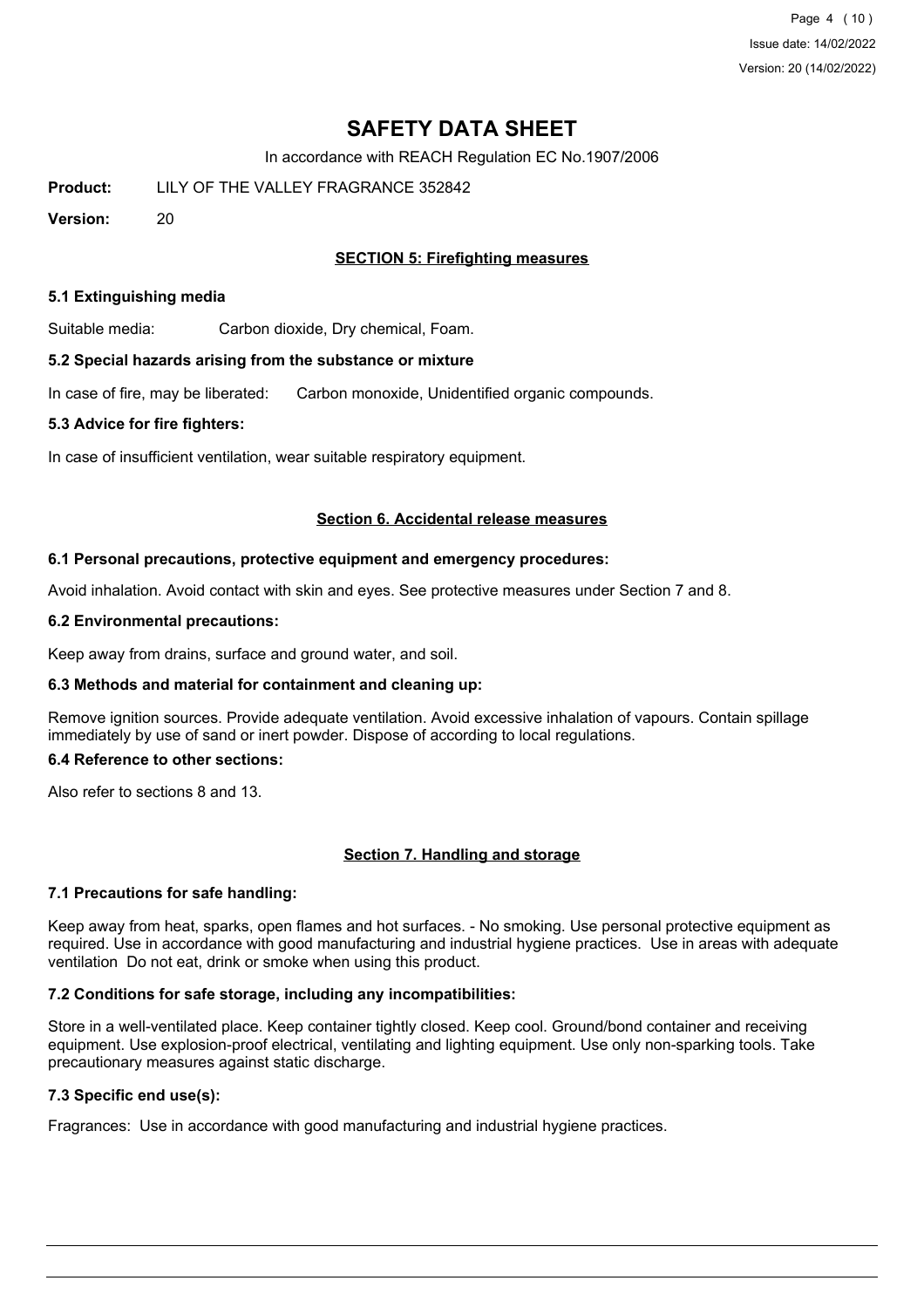Page 5 (10) Issue date: 14/02/2022 Version: 20 (14/02/2022)

## **SAFETY DATA SHEET**

In accordance with REACH Regulation EC No.1907/2006

**Product:** LILY OF THE VALLEY FRAGRANCE 352842

**Version:** 20

#### **Section 8. Exposure controls/personal protection**

#### **8.1 Control parameters**

Workplace exposure limits: Not Applicable

### **8.2 Exposure Controls**

#### **Eye / Skin Protection**

Wear protective gloves/eye protection/face protection

#### **Respiratory Protection**

Under normal conditions of use and where adequate ventilation is available to prevent build up of excessive vapour, this material should not require special engineering controls. However, in conditions of high or prolonged use, or high temperature or other conditions which increase exposure, the following engineering controls can be used to minimise exposure to personnel: a) Increase ventilation of the area with local exhaust ventilation. b) Personnel can use an approved, appropriately fitted respirator with organic vapour cartridge or canisters and particulate filters. c) Use closed systems for transferring and processing this material.

Also refer to Sections 2 and 7.

#### **Section 9. Physical and chemical properties**

#### **9.1 Information on basic physical and chemical properties**

| Appearance:                                   | Clear pale yellow liquid                     |
|-----------------------------------------------|----------------------------------------------|
| Odour:                                        | Not determined                               |
| <b>Odour threshold:</b>                       | Not determined                               |
| pH:                                           | Not determined                               |
| Melting point / freezing point:               | Not determined                               |
| Initial boiling point / range:                | Not determined                               |
| Flash point:                                  | 97 $^{\circ}$ C                              |
| <b>Evaporation rate:</b>                      | Not determined                               |
| Flammability (solid, gas):                    | Not determined                               |
| Upper/lower flammability or explosive limits: | Product does not present an explosion hazard |
| Vapour pressure:                              | 0.04356299 mmHg                              |
| Vapour density:                               | Not determined                               |
| <b>Relative density:</b>                      | 0.9880                                       |
| Solubility(ies):                              | Not determined                               |
| Partition coefficient: n-octanol/water:       | Not determined                               |
| Auto-ignition temperature:                    | Not determined                               |
| <b>Decomposition temperature:</b>             | Not determined                               |
| <b>Viscosity:</b>                             | Not determined                               |
| <b>Explosive properties:</b>                  | Not expected                                 |
| <b>Oxidising properties:</b>                  | Not expected                                 |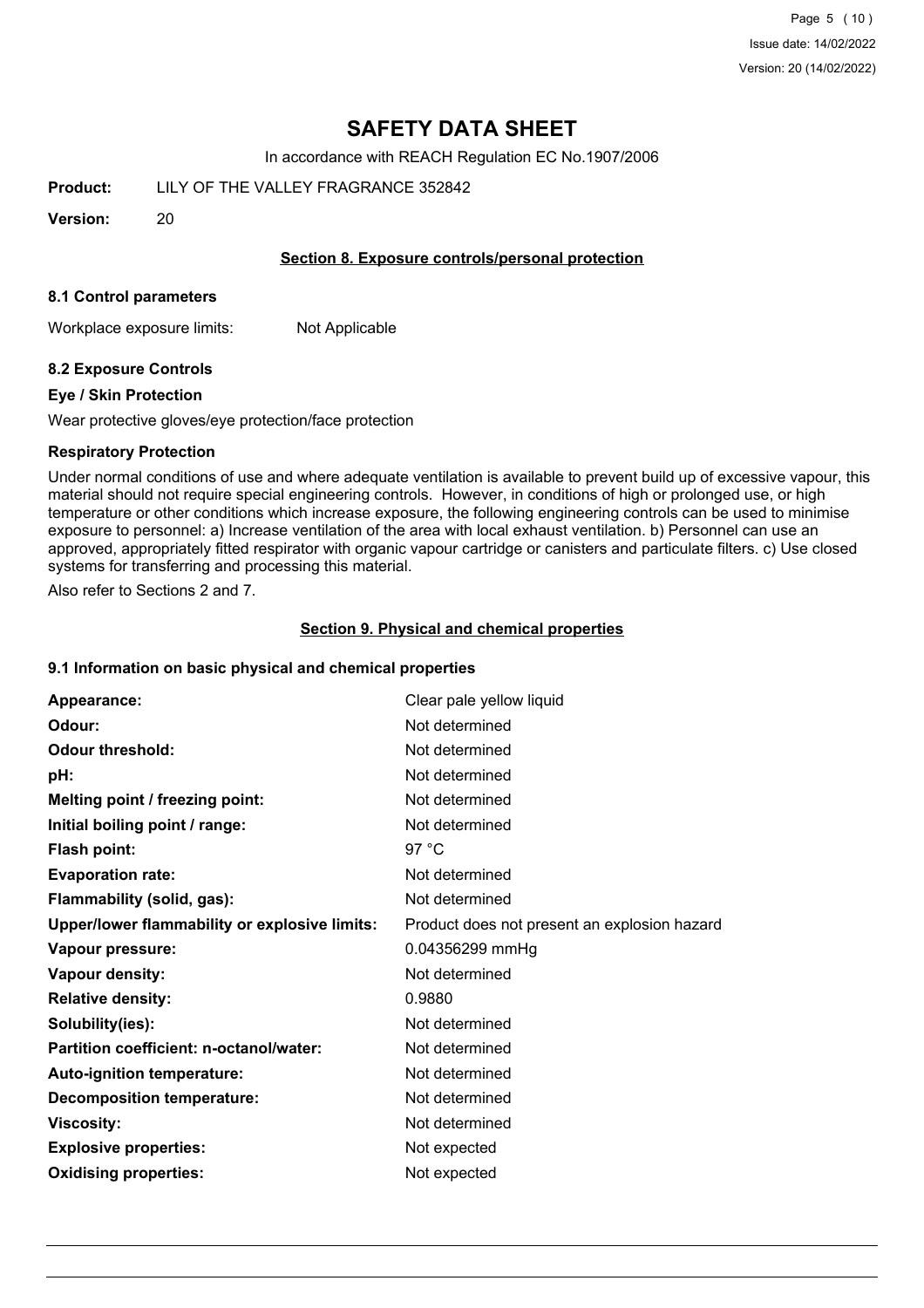Page 6 (10) Issue date: 14/02/2022 Version: 20 (14/02/2022)

# **SAFETY DATA SHEET**

In accordance with REACH Regulation EC No.1907/2006

**Product:** LILY OF THE VALLEY FRAGRANCE 352842

**Version:** 20

### **9.2 Other information:** None available

### **Section 10. Stability and reactivity**

#### **10.1 Reactivity:**

Presents no significant reactivity hazard, by itself or in contact with water.

#### **10.2 Chemical stability:**

Good stability under normal storage conditions.

#### **10.3 Possibility of hazardous reactions:**

Not expected under normal conditions of use.

#### **10.4 Conditions to avoid:**

Avoid extreme heat.

#### **10.5 Incompatible materials:**

Avoid contact with strong acids, alkalis or oxidising agents.

#### **10.6 Hazardous decomposition products:**

Not expected.

#### **Section 11. Toxicological information**

#### **11.1 Information on toxicological effects**

This mixture has not been tested as a whole for health effects. The health effects have been calculated using the methods outlined in Regulation (EC) No 1272/2008 (CLP).

| <b>Acute Toxicity:</b>                    | Based on available data the classification criteria are not met. |
|-------------------------------------------|------------------------------------------------------------------|
| <b>Acute Toxicity Oral</b>                | >5000                                                            |
| <b>Acute Toxicity Dermal</b>              | >5000                                                            |
| <b>Acute Toxicity Inhalation</b>          | Not Available                                                    |
| <b>Skin corrosion/irritation:</b>         | Based on available data the classification criteria are not met. |
| Serious eye damage/irritation:            | Eye Damage / Irritation Category 2                               |
| <b>Respiratory or skin sensitisation:</b> | Sensitization - Skin Category 1                                  |
| Germ cell mutagenicity:                   | Based on available data the classification criteria are not met. |
| <b>Carcinogenicity:</b>                   | Based on available data the classification criteria are not met. |
| <b>Reproductive toxicity:</b>             | Based on available data the classification criteria are not met. |
| <b>STOT-single exposure:</b>              | Based on available data the classification criteria are not met. |
| <b>STOT-repeated exposure:</b>            | Based on available data the classification criteria are not met. |
| <b>Aspiration hazard:</b>                 | Based on available data the classification criteria are not met. |

#### **Information about hazardous ingredients in the mixture**

| Ingredient     | <b>CAS</b> | EC        | LD50/ATE Oral | LD50/ATE<br>Dermal | LC50/ATE<br><b>Inhalation</b> | <b>LC50</b><br><b>Route</b> |
|----------------|------------|-----------|---------------|--------------------|-------------------------------|-----------------------------|
| <b>IINDOLE</b> | 120-72-9   | 204-420-7 | 1000          | 790                | Not available                 | <b>Not</b><br>available     |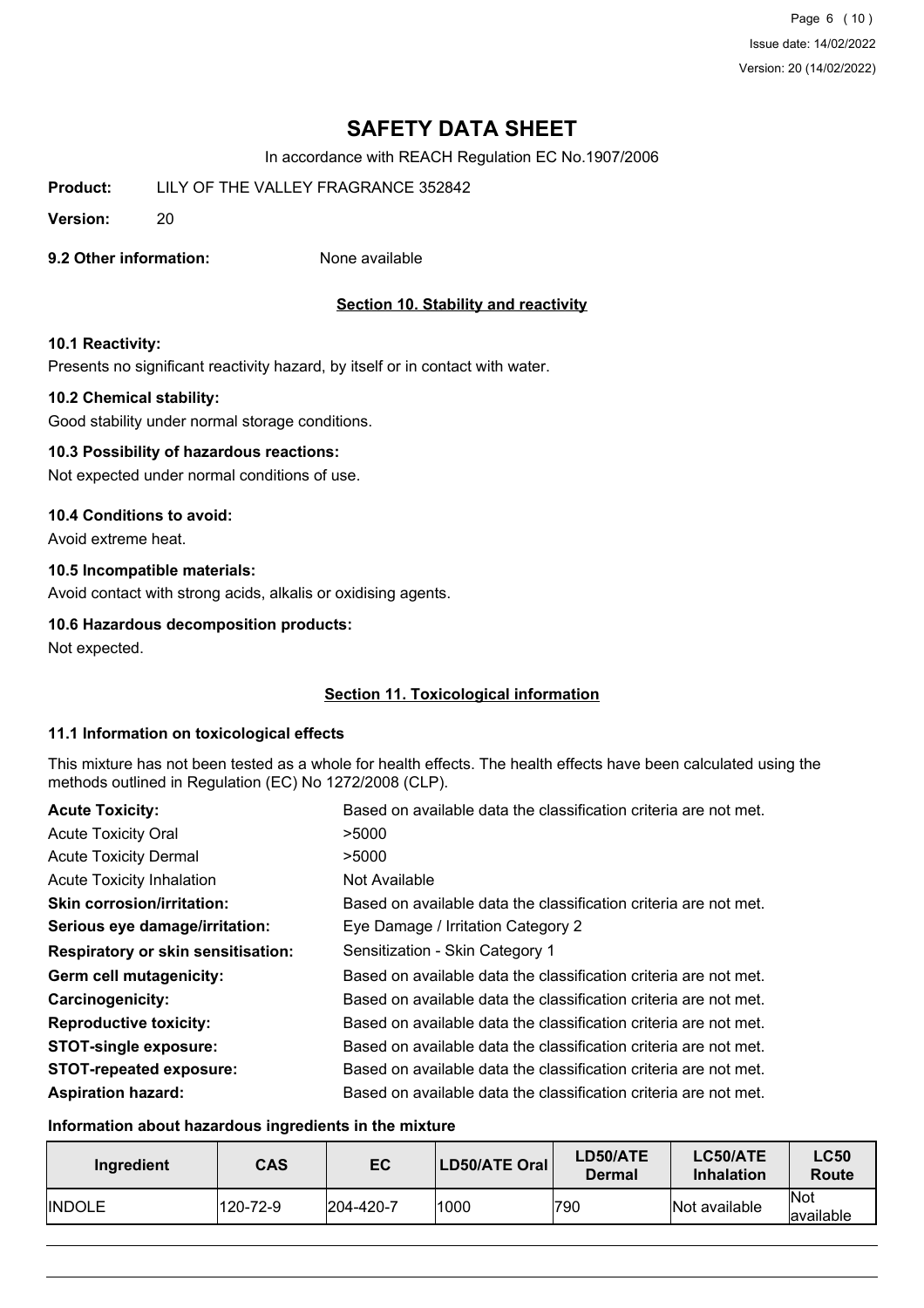Page 7 (10) Issue date: 14/02/2022 Version: 20 (14/02/2022)

# **SAFETY DATA SHEET**

In accordance with REACH Regulation EC No.1907/2006

**Product:** LILY OF THE VALLEY FRAGRANCE 352842

#### **Version:** 20

| ا∨נ<br><b>PHENE</b><br>-60<br>▰<br>IAL<br>$\sim$<br>. .<br>◡ | 201<br>ำh-. | .<br>161<br>. . | 2500 | . .<br>available<br>١N١ | Nov<br>. .<br>lovoiloh<br>, allable - |
|--------------------------------------------------------------|-------------|-----------------|------|-------------------------|---------------------------------------|
|--------------------------------------------------------------|-------------|-----------------|------|-------------------------|---------------------------------------|

Refer to Sections 2 and 3 for additional information.

### **Section 12. Ecological information**

### **12.1 Toxicity:**

| Toxic to aquatic life with long lasting effects.                         |               |
|--------------------------------------------------------------------------|---------------|
| 12.2 Persistence and degradability:                                      | Not available |
| 12.3 Bioaccumulative potential:                                          | Not available |
| 12.4 Mobility in soil:                                                   | Not available |
| 12.5 Results of PBT and vPvB assessment:                                 |               |
| This substance does not meet the PBT/vPvB criteria of REACH, annex XIII. |               |
| 12.6 Other adverse effects:                                              | Not available |
|                                                                          |               |

### **Section 13. Disposal considerations**

### **13.1 Waste treatment methods:**

Dispose of in accordance with local regulations. Avoid disposing into drainage systems and into the environment. Empty containers should be taken to an approved waste handling site for recycling or disposal.

#### **Section 14. Transport information**

| 14.1 UN number:                    | UN3082                                                                                 |
|------------------------------------|----------------------------------------------------------------------------------------|
| 14.2 UN Proper Shipping Name:      | ENVIRONMENTALLY HAZARDOUS SUBSTANCE, LIQUID, N.O.S.<br>(ACETYLCEDRENE, HEXYL CINNAMAL) |
| 14.3 Transport hazard class(es):   | 9                                                                                      |
| <b>Sub Risk:</b>                   |                                                                                        |
| 14.4. Packing Group:               | Ш                                                                                      |
| <b>14.5 Environmental hazards:</b> | This is an environmentally hazardous substance.                                        |
| 14.6 Special precautions for user: | None additional                                                                        |
|                                    | 14.7 Transport in bulk according to Annex II of MARPOL73/78 and the IBC Code:          |

Not applicable

#### **Section 15. Regulatory information**

**15.1 Safety, health and environmental regulations/legislation specific for the substance or mixture** None additional

## **15.2 Chemical Safety Assessment**

A Chemical Safety Assessment has not been carried out for this product.

#### **Section 16. Other information**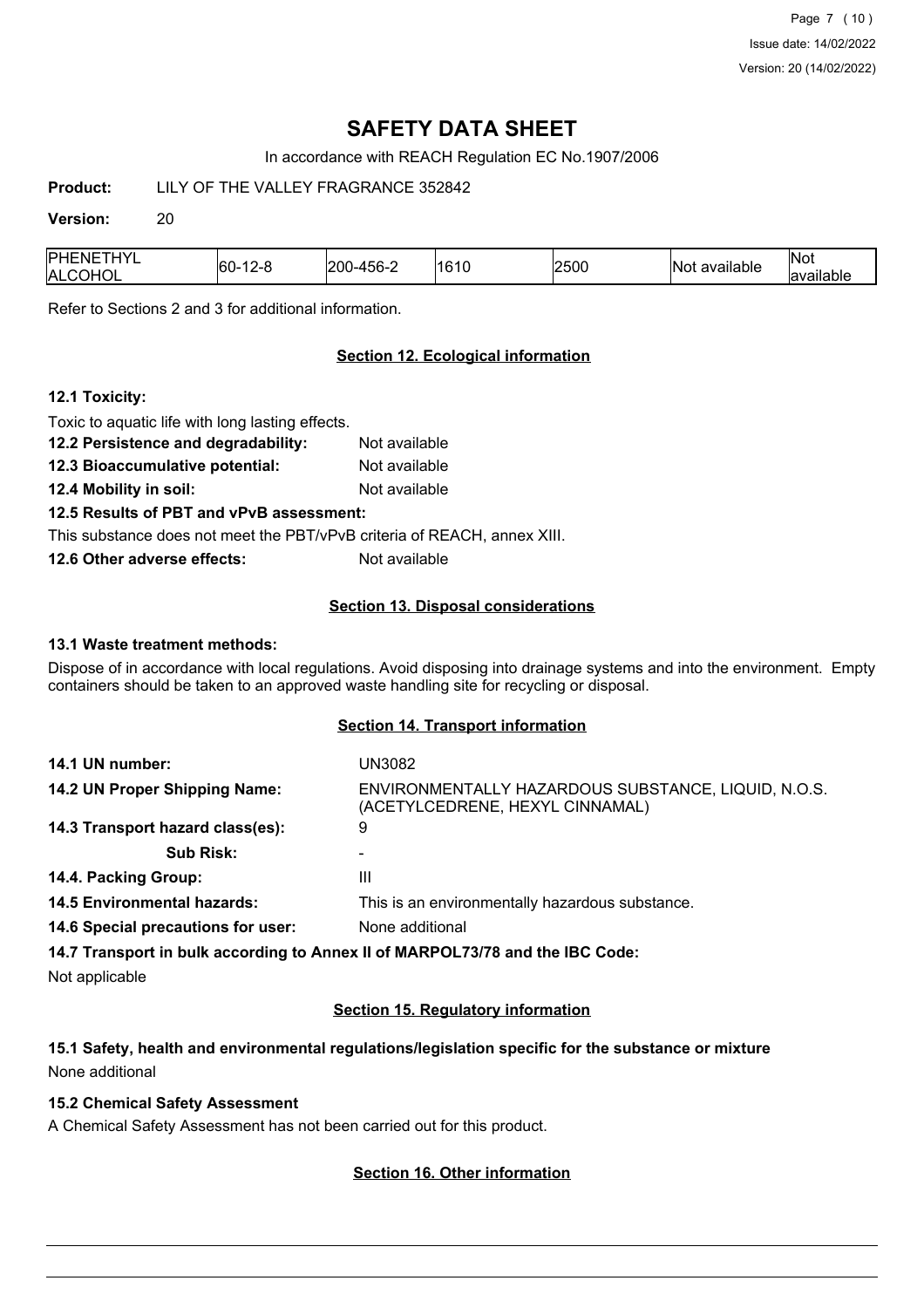# **SAFETY DATA SHEET**

In accordance with REACH Regulation EC No.1907/2006

**Product:** LILY OF THE VALLEY FRAGRANCE 352842

**Version:** 20

**Concentration % Limits:** EH C2=94.79% EH C3=9.48% EDI 2=39.44% SS 1=10.00% EDI 2A=39. 44%

**Total Fractional Values:** EH C2=1.05 EH C3=10.55 EDI 2=2.54 SS 1=10.00 EDI 2A=2.54

### **Key to revisions:**

Classification under Regulation (EC) No 1272/2008 Classification under Regulation (EC) No 1272/2008 Concentration % Limits Product identifier SECTION 3: Composition/information on ingredients Total Fractional Values

### **Key to abbreviations:**

| <b>Abbreviation</b> | <b>Meaning</b>                                                     |
|---------------------|--------------------------------------------------------------------|
| IAH 1               | <b>Aspiration Hazard Category 1</b>                                |
| ATD <sub>3</sub>    | Acute Toxicity - Dermal Category 3                                 |
| ATD <sub>4</sub>    | Acute Toxicity - Dermal Category 4                                 |
| ATI <sub>4</sub>    | Acute Toxicity - Inhalation Category 4                             |
| ATO 4               | Acute Toxicity - Oral Category 4                                   |
| EDI <sub>1</sub>    | Eye Damage / Irritation Category 1                                 |
| EDI <sub>2</sub>    | Eye Damage / Irritation Category 2                                 |
| EH A1               | Hazardous to the Aquatic Environment - Acute Hazard Category 1     |
| EH <sub>C1</sub>    | Hazardous to the Aquatic Environment - Long-term Hazard Category 1 |
| EH <sub>C2</sub>    | Hazardous to the Aquatic Environment - Long-term Hazard Category 2 |
| EH <sub>C3</sub>    | Hazardous to the Aquatic Environment - Long-term Hazard Category 3 |
| FL <sub>3</sub>     | Flammable Liquid, Hazard Category 3                                |
| H226                | Flammable liquid and vapour.                                       |
| H302                | Harmful if swallowed.                                              |
| H304                | May be fatal if swallowed and enters airways.                      |
| H311                | Toxic in contact with skin.                                        |
| H312                | Harmful in contact with skin.                                      |
| H315                | Causes skin irritation.                                            |
| H317                | May cause an allergic skin reaction.                               |
| H318                | Causes serious eye damage.                                         |
| H319                | Causes serious eye irritation.                                     |
| H332                | Harmful if inhaled.                                                |
| H335                | May cause respiratory irritation.                                  |
| H361                | Suspected of damaging fertility or the unborn child.               |
| H400                | Very toxic to aquatic life.                                        |
| H410                | Very toxic to aquatic life with long lasting effects.              |
| H411                | Toxic to aquatic life with long lasting effects.                   |
| H412                | Harmful to aquatic life with long lasting effects.                 |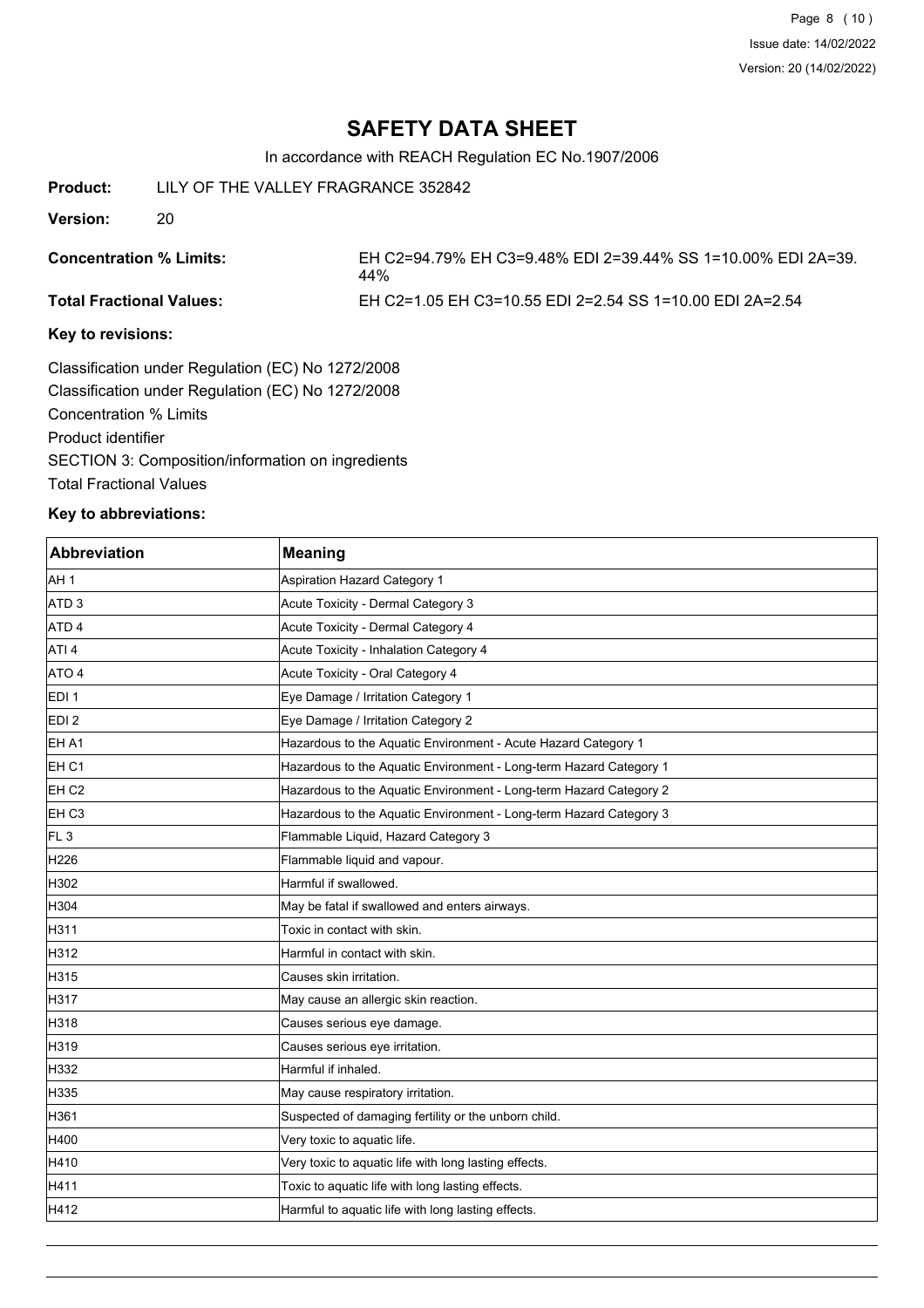Page 9 (10) Issue date: 14/02/2022 Version: 20 (14/02/2022)

# **SAFETY DATA SHEET**

In accordance with REACH Regulation EC No.1907/2006

## **Product:** LILY OF THE VALLEY FRAGRANCE 352842

#### **Version:** 20

| P <sub>202</sub> | Do not handle until all safety precautions have been read and understood.                                                          |
|------------------|------------------------------------------------------------------------------------------------------------------------------------|
| P210             | Keep away from heat, sparks, open flames and hot surfaces. - No smoking.                                                           |
| P233             | Keep container tightly closed.                                                                                                     |
| P240             | Ground/bond container and receiving equipment.                                                                                     |
| P241             | Use explosion-proof electrical, ventilating and lighting equipment.                                                                |
| P242             | Use only non-sparking tools.                                                                                                       |
| P243             | Take precautionary measures against static discharge.                                                                              |
| P261             | Avoid breathing vapour or dust.                                                                                                    |
| P <sub>264</sub> | Wash hands and other contacted skin thoroughly after handling.                                                                     |
| P270             | Do not eat, drink or smoke when using this product.                                                                                |
| P271             | Use only outdoors or in a well-ventilated area.                                                                                    |
| P272             | Contaminated work clothing should not be allowed out of the workplace.                                                             |
| P273             | Avoid release to the environment.                                                                                                  |
| P280             | Wear protective gloves/eye protection/face protection.                                                                             |
| P301/310         | IF SWALLOWED: Immediately call a POISON CENTER or doctor/physician.                                                                |
| P301/312         | IF SWALLOWED: call a POISON CENTER or doctor/physician if you feel unwell.                                                         |
| P302/352         | IF ON SKIN: Wash with plenty of soap and water.                                                                                    |
| P303/361/353     | IF ON SKIN (or hair): Remove/take off immediately all contaminated clothing. Rinse skin with water/shower.                         |
| P304/340         | IF INHALED: Remove victim to fresh air and keep at rest in a position comfortable for breathing.                                   |
| P305/351/338     | IF IN EYES: Rinse cautiously with water for several minutes. Remove contact lenses, if present and easy to<br>do. Continue rinsing |
| P308/313         | IF exposed or concerned: Get medical advice/attention.                                                                             |
| P310             | Immediately call a POISON CENTER or doctor/physician.                                                                              |
| P312             | Call a POISON CENTRE or doctor/physician if you feel unwell.                                                                       |
| P330             | Rinse mouth.                                                                                                                       |
| P331             | Do not induce vomiting.                                                                                                            |
| P333/313         | If skin irritation or rash occurs: Get medical advice/attention.                                                                   |
| P337/313         | If eye irritation persists: Get medical advice/attention.                                                                          |
| P361             | Remove/Take off immediately all contaminated clothing.                                                                             |
| P362             | Take off contaminated clothing and wash before reuse.                                                                              |
| P363             | Wash contaminated clothing before reuse.                                                                                           |
| P370/378         | In case of fire: Use carbon dioxide, dry chemical, foam for extinction.                                                            |
| P391             | Collect spillage.                                                                                                                  |
| P403/233         | Store in a well-ventilated place. Keep container tightly closed.                                                                   |
| P403/235         | Store in a well-ventilated place. Keep cool.                                                                                       |
| P405             | Store locked up.                                                                                                                   |
| P501             | Dispose of contents/container to approved disposal site, in accordance with local regulations.                                     |
| REP <sub>2</sub> | Toxic to Reproduction Category 2                                                                                                   |
| SCI <sub>2</sub> | Skin Corrosion / Irritation Category 2                                                                                             |
| SS 1A            | Sensitization - Skin Category 1A                                                                                                   |
| SS 1B            | Sensitization - Skin Category 1B                                                                                                   |
| STO-SE 3(RI)     | Specific Target Organ Toxicity (Single Exposure) Category 3                                                                        |